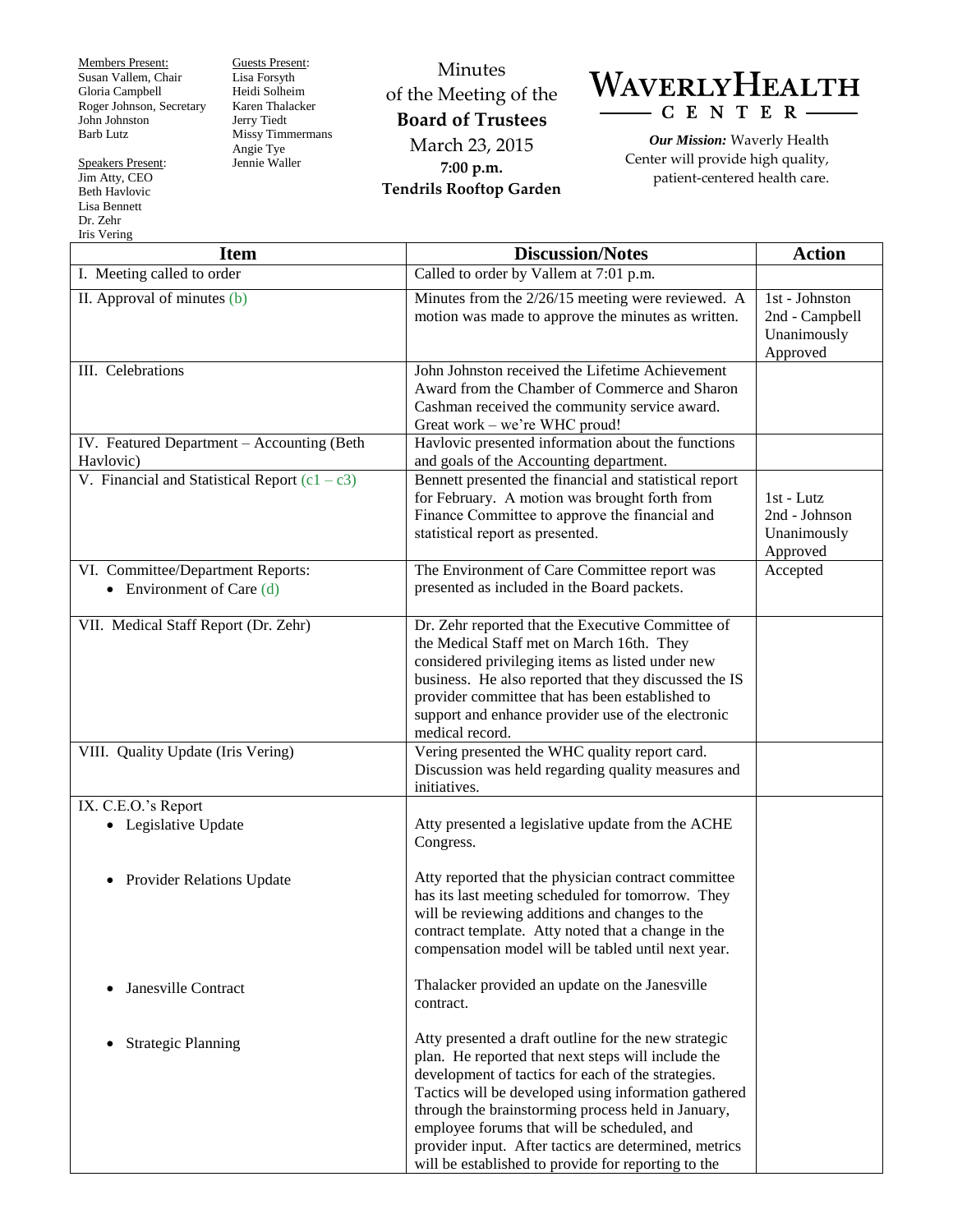| <b>Cardiology Services Analysis</b><br>$\bullet$                                                                                                                                                                                                                                                                                                                                                                                                                                                                                                                                                                                                                                                                                                                                                                                                                                                                                                                                                                                                                                                                                                                                                                                                                                                                                                                                                                                                                                     | Board on our progress with the strategic plan. The<br>strategic plan will be brought to the Board for<br>approval when it is complete.<br>Atty presented an analysis of potential cardiology<br>services at WHC. Much discussion was held on the<br>benefits to our patients of having services available<br>locally. The Board was in agreement with<br>continuing research and development of cardiology<br>services at WHC. |                                                             |
|--------------------------------------------------------------------------------------------------------------------------------------------------------------------------------------------------------------------------------------------------------------------------------------------------------------------------------------------------------------------------------------------------------------------------------------------------------------------------------------------------------------------------------------------------------------------------------------------------------------------------------------------------------------------------------------------------------------------------------------------------------------------------------------------------------------------------------------------------------------------------------------------------------------------------------------------------------------------------------------------------------------------------------------------------------------------------------------------------------------------------------------------------------------------------------------------------------------------------------------------------------------------------------------------------------------------------------------------------------------------------------------------------------------------------------------------------------------------------------------|--------------------------------------------------------------------------------------------------------------------------------------------------------------------------------------------------------------------------------------------------------------------------------------------------------------------------------------------------------------------------------------------------------------------------------|-------------------------------------------------------------|
| X. Old Business                                                                                                                                                                                                                                                                                                                                                                                                                                                                                                                                                                                                                                                                                                                                                                                                                                                                                                                                                                                                                                                                                                                                                                                                                                                                                                                                                                                                                                                                      | None.                                                                                                                                                                                                                                                                                                                                                                                                                          |                                                             |
| XI. New Business<br>• Provisional Appointment to Medical Staff:<br>• Joshua McDonald, MD - Courtesy,<br>Radiology, RCI<br><b>Continuation of Provisional Appointment</b><br>$\bullet$<br>to Medical Staff:<br>• Jan Davis, ARNP - Consulting, Adult-<br>Gerontology Primary Care, CVMS<br>$\blacksquare$ Erica Jensen, ARNP – Consulting,<br>Family Practice, CVMS<br>• Lisa Mahler, ARNP - Courtesy,<br>Cardiology, CVMS<br>$\blacksquare$ Thomas Petrie, DO – Consulting,<br>Ophthalmology, CVMS<br>• Abbie Schrader, ARNP - Courtesy,<br>Cardiology, CVMS<br>Adam Brooks, MD - Courtesy, Family<br>Practice, WFHC Covenant<br>Toni Luck, ARNP - Courtesy,<br>Orthopedics, WFHC<br>Change from Provisional to Regular<br>Appointment to Medical Staff:<br>Amber Hines, CRNA - Active,<br>Anesthesia, WHC<br>• Christopher Adams, MD – Courtesy,<br>Urology, Mason City Clinic<br>Kayla Emter, DPM - Courtesy, Podiatry,<br>Northeast Iowa Podiatry<br>$\blacksquare$ Tamer Ghosheh, MD – Consulting,<br>Radiology, RCI<br>Nancy Harris, CRNA - Courtesy,<br>Anesthesia, WHC<br>• Dean Hutchison, CRNA - Courtesy,<br>Anesthesia, WHC<br>Kamran Karimi, MD - Courtesy,<br>Vascular Medicine/General Surgery,<br><b>WFHC</b><br>• Sarah Pauley, MD - Consulting,<br>Radiology, RCI<br>Travis Tidwell, DPM - Courtesy,<br>Podiatry, Northeast Iowa Podiatry<br>Change from Consulting to Courtesy-<br>Provisional Appointment to Medical Staff:<br>• John Alcini, MD - Radiology, RCI | Privileging items were presented as individually<br>listed at left. All files have been reviewed by the<br>Executive Committee of the Medical Staff. The<br>Executive Committee recommends approval. A<br>motion was made to approve all privileging items as<br>individually considered and recommended by the<br>Executive Committee of the Medical Staff.                                                                   | 1st - Campbell<br>2nd - Johnston<br>Unanimously<br>Approved |
| Stephen Burke, MD - Radiology, RCI<br>Tarek Daoud, MD - Nephrology, CVMS<br>• William Fulcher, MD - Radiology, RCI                                                                                                                                                                                                                                                                                                                                                                                                                                                                                                                                                                                                                                                                                                                                                                                                                                                                                                                                                                                                                                                                                                                                                                                                                                                                                                                                                                   |                                                                                                                                                                                                                                                                                                                                                                                                                                |                                                             |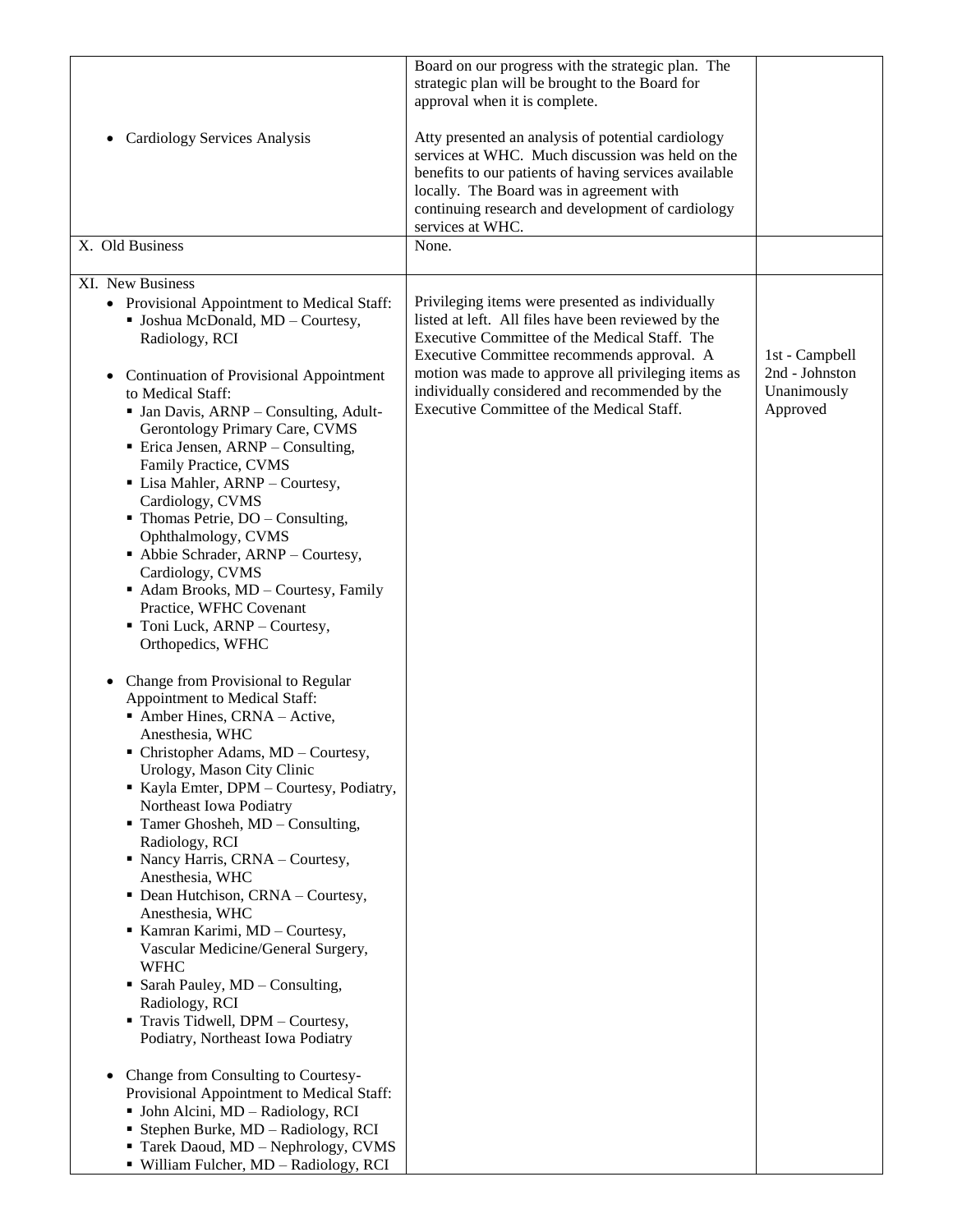| • Annette Geary, ARNP – Dermatology,<br>Dermatology Associates<br>Tamer Ghosheh, MD - Radiology, RCI<br>• John Glascock, MD - General Surgery,<br><b>WFHC</b><br>• Laura Hemann, MD - Radiology, RCI<br>Arnold Honick, MD - Radiology, RCI<br>• David Jensen, MD - Radiology, RCI<br>Keith Lacey, MD - Radiology, RCI<br>• Michael Macke, MD - Radiology, RCI<br>Richard Mauer, MD - Ophthalmology,<br>Mauer Eye Center<br>Ahsan Maqsood, MD - Cardiology,<br><b>WFHC</b><br>• Sarah Pauley, MD - Radiology, RCI<br>• Pankaj Nagaraj, MD – Neonatology,<br><b>Unity Point</b><br>• William Neff, MD - Radiology, RCI<br>$\blacksquare$ Michael Puk, MD – Ophthalmology,<br><b>CVMS</b><br>Gary Schweiger, MD - Radiology, RCI<br>• Brianne Seberger, MD – Radiology, RCI<br>Kalyana Sundaram, MD - Cardiology,<br><b>CVMS</b> |                                                                                                                                                                                                                                                                                        |                                              |
|-------------------------------------------------------------------------------------------------------------------------------------------------------------------------------------------------------------------------------------------------------------------------------------------------------------------------------------------------------------------------------------------------------------------------------------------------------------------------------------------------------------------------------------------------------------------------------------------------------------------------------------------------------------------------------------------------------------------------------------------------------------------------------------------------------------------------------|----------------------------------------------------------------------------------------------------------------------------------------------------------------------------------------------------------------------------------------------------------------------------------------|----------------------------------------------|
| • David Visokey, DO - Internal Medicine,<br><b>WFHC</b>                                                                                                                                                                                                                                                                                                                                                                                                                                                                                                                                                                                                                                                                                                                                                                       |                                                                                                                                                                                                                                                                                        |                                              |
|                                                                                                                                                                                                                                                                                                                                                                                                                                                                                                                                                                                                                                                                                                                                                                                                                               |                                                                                                                                                                                                                                                                                        |                                              |
| Change from Courtesy-Provisional to<br>Consulting-Provisional Appointment to<br><b>Medical Staff:</b><br>• Adam Brooks, MD - Family Practice,                                                                                                                                                                                                                                                                                                                                                                                                                                                                                                                                                                                                                                                                                 |                                                                                                                                                                                                                                                                                        |                                              |
| <b>WFHC</b><br>• Toni Luck, ARNP - Orthopedics,                                                                                                                                                                                                                                                                                                                                                                                                                                                                                                                                                                                                                                                                                                                                                                               |                                                                                                                                                                                                                                                                                        |                                              |
| <b>WFHC</b><br>• Paula Vroman, OPA-C – Orthopedics,<br><b>WFHC</b>                                                                                                                                                                                                                                                                                                                                                                                                                                                                                                                                                                                                                                                                                                                                                            |                                                                                                                                                                                                                                                                                        |                                              |
| Privilege Update:<br>Kalyana Sundaram, MD - Cardiology,<br>Consulting, CVMS – addition of<br>interpreting nuclear medicine cardiology<br>studies                                                                                                                                                                                                                                                                                                                                                                                                                                                                                                                                                                                                                                                                              |                                                                                                                                                                                                                                                                                        |                                              |
| Resignation from Medical Staff:<br>• Marcy McIntosh, MD - Radiology, RCI                                                                                                                                                                                                                                                                                                                                                                                                                                                                                                                                                                                                                                                                                                                                                      |                                                                                                                                                                                                                                                                                        |                                              |
| New/Revised Policies & Procedures:<br>$\blacksquare$ Missing Person (e1)<br>Security Assistance Requested $(e2)$<br>• Standards for Anesthesia Performance<br>and Maintenance Criteria (e3)                                                                                                                                                                                                                                                                                                                                                                                                                                                                                                                                                                                                                                   | The revised policies listed at left were presented for<br>review as included in the Board packets. The<br>policies have been reviewed by the Executive<br>Committee of the Medical Staff and are<br>recommended for approval. A motion was made to<br>approve the policies as written. | 1st - Johnson<br>2nd - Lutz<br>Unanimously   |
| Finance Committee (f1)                                                                                                                                                                                                                                                                                                                                                                                                                                                                                                                                                                                                                                                                                                                                                                                                        | Bennett reported that the Finance Committee met on<br>March 20th. Minutes from the meeting were<br>included in the Board packet.                                                                                                                                                       | Approved                                     |
| • Capital Request - McKesson Paragon<br>Reference Lab Interface (f2)                                                                                                                                                                                                                                                                                                                                                                                                                                                                                                                                                                                                                                                                                                                                                          | Bennett presented a budgeted capital request for the<br>McKesson Paragon Reference Lab Interface at a cost<br>not to exceed \$25,460. A motion was brought forth<br>from Finance Committee to approve the capital<br>request as presented.                                             | $1st$ - Lutz<br>2nd - Johnson<br>Unanimously |